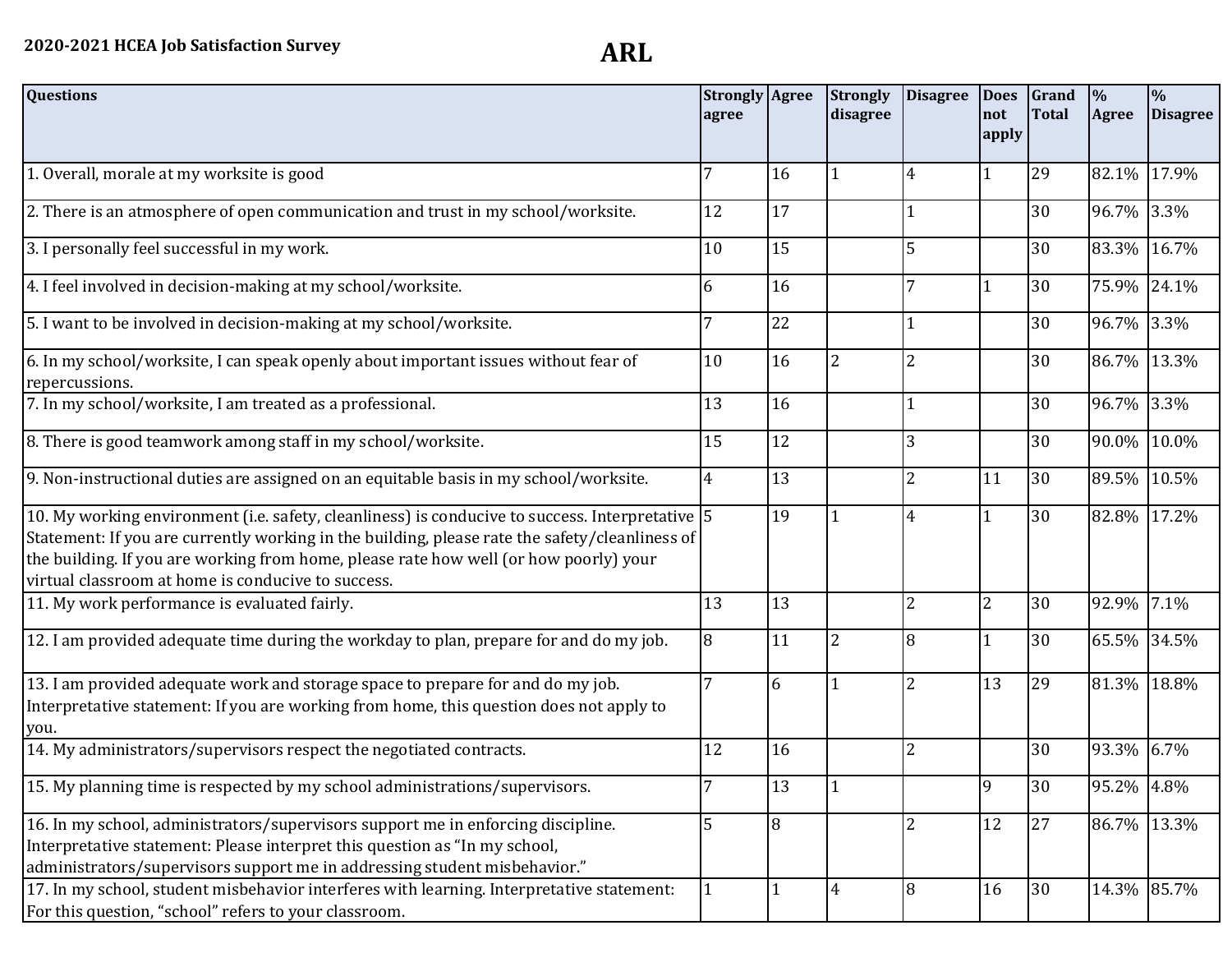| 18. Too much instructional time is spent administering assessments.                                                                                        |                | $\overline{4}$ |                | 10             | 15             | 30 |            | 26.7% 73.3% |
|------------------------------------------------------------------------------------------------------------------------------------------------------------|----------------|----------------|----------------|----------------|----------------|----|------------|-------------|
| 19. HCPSS professional development experiences are meaningful and worthwhile.                                                                              | 3              | 14             | 6              |                |                | 30 | 56.7%      | 43.3%       |
| 20. Increased workload has contributed to a decline in my morale.                                                                                          |                | 11             | 3              | 10             | $\overline{2}$ | 30 | 53.6%      | 46.4%       |
| 21. I am paid fairly.                                                                                                                                      | 2              | 15             | 4              | 8              |                | 29 | 58.6%      | 41.4%       |
| 22. I have confidence in the leadership exhibited by the HCPSS Superintendent.                                                                             |                | 10             | 4              | 9              |                | 30 | 56.7%      | 43.3%       |
| 23. I have confidence in the leadership exhibited by the Howard County Board of Education. 2                                                               |                | 11             |                | 8              | 1              | 29 | 46.4%      | 53.6%       |
| 24. I have confidence in the leadership exhibited by the Howard County Education<br>Association (HCEA).                                                    | 8              | 11             | $\overline{c}$ | 6              | $\overline{2}$ | 29 | 70.4%      | 29.6%       |
| 25. I feel that HCPSS offers me the possibility of advancing professionally in the field of<br>education.                                                  | 5              | 14             |                | 5              | 5              | 30 | 76.0%      | 24.0%       |
| 26. In my position, I receive appropriate and adequate support and training.                                                                               |                | 18             | 1              | 4              |                | 30 | 83.3%      | 16.7%       |
| 27. During this current school year, I have experienced harassing behavior from colleagues.                                                                |                | 3              | 18             | 8              | 1              | 30 | 10.3%      | 89.7%       |
| 28. During this current school year, I have experienced harassing behavior from<br>administrators/supervisors.                                             |                |                | 18             | 11             | 1              | 30 | $0.0\%$    | 100.0%      |
| 29. During this current school year, I have experienced harassing behavior from parents.                                                                   | $\overline{2}$ | 5              | 13             | 5              | 5              | 30 | 28.0%      | 72.0%       |
| 30. At my school I spend most of my PIP time on non-instructional activities.                                                                              |                | 6              | 1              |                | 16             | 30 | 42.9%      | 57.1%       |
| 31. At my school our administrator includes time during PIP for teacher-initiated<br>collaboration.                                                        | $\overline{2}$ | 12             |                | 1              | 15             | 30 | 93.3%      | 6.7%        |
| 32. In my school, I spend too much time in meetings.                                                                                                       | $\overline{4}$ | 11             |                | 11             | 3              | 30 | 55.6%      | 44.4%       |
| 33. In my school, there is adequate support for special education students.                                                                                |                | 11             |                | 6              | 12             | 30 | 61.1%      | 38.9%       |
| 34. My administrator/supervisor provides people working from home with flexibility in<br>their workday                                                     | 11             | 17             |                | $\mathbf{1}$   |                | 29 | 96.6%      | 3.4%        |
| 35. My administrator/supervisor has reasonable expectations of workload for staff while in $ 14 $<br>virtual learning.                                     |                | 12             |                | $\overline{2}$ |                | 28 | 92.9% 7.1% |             |
| 36. Students have adequate technology and tools (hardware/software/connectivity) to<br>participate in virtual learning.                                    | 6              | 11             |                | 5              | 7              | 29 | 77.3%      | 22.7%       |
| 37. Staff have adequate technology hardware (e.g. computers, document cameras, other<br>technology hardware) to meet the requirements of virtual learning. | 6              | 14             |                | 6              | $\overline{3}$ | 29 | 76.9%      | 23.1%       |